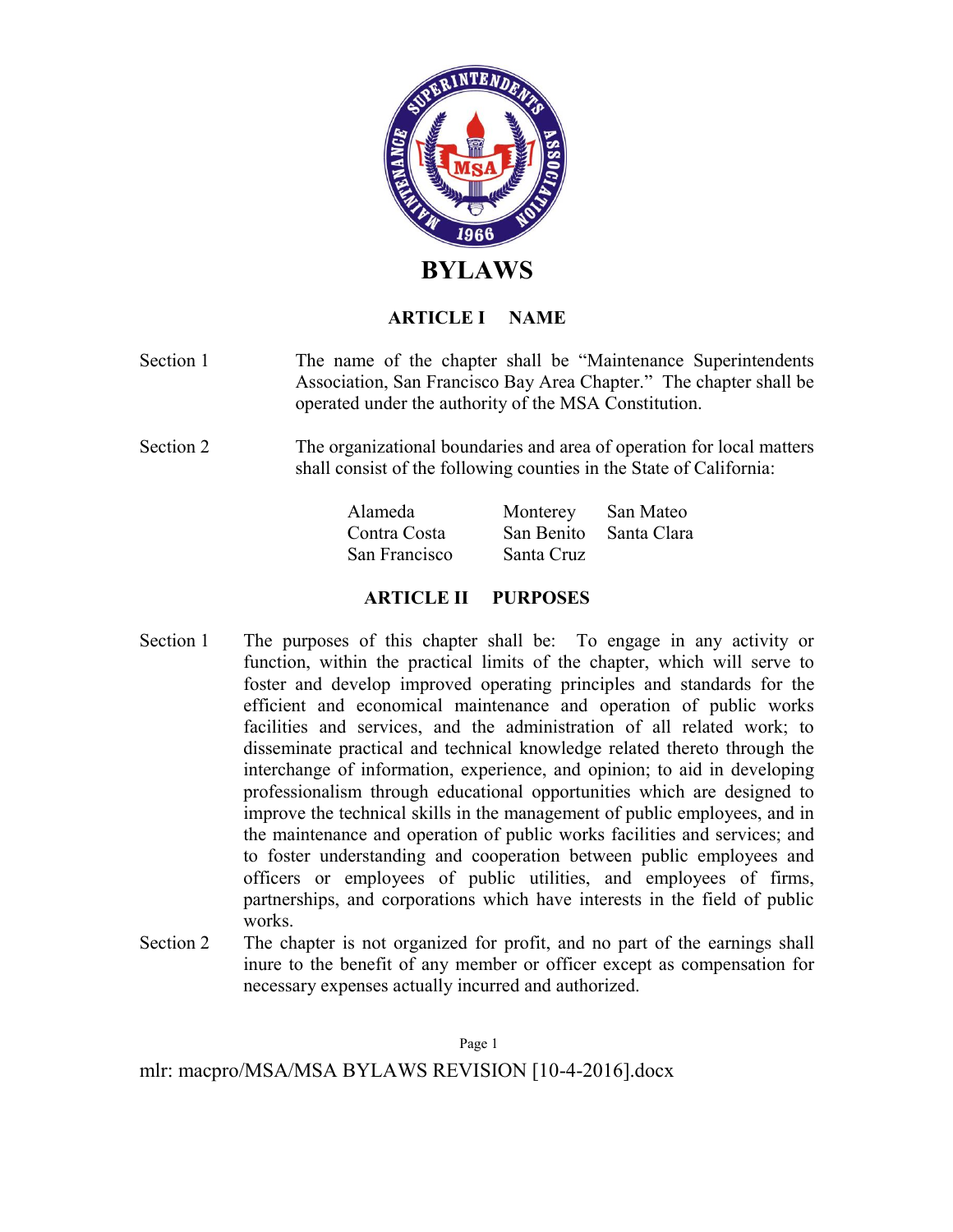Section 3 In pursuance of the chapter purposes, all activities shall be consistent with high standards of ethics and shall not include any items of a political character.

# **ARTICLE III MEMBERSHIP**

- Section 1 Regular Member: An officer or employee serving in a leadership role for a governmental agency, engaged in the maintenance and operation of public works facilities.
- Section 2 Associate Member: An officer or employee serving in a leadership role or public relations capacity for a public utility company.
- Section 3 Vendor Member: A firm, partnership, or corporation which is engaged in the manufacture or sale of materials, equipment, services, or supplies utilized by governmental agencies in connection with public works facilities, and is represented by an officer or employee serving in a supervisory capacity, or serving as a sales representative.
- Section 4 Honorary Member: An individual who has performed an outstanding public service, or an outstanding contribution that furthers the purposes of the chapter, and who is so designated to receive this honor by the Executive **Committee**
- Section 5 Life Member: An individual who has been a Regular, Associate, or Vendor Member for a period of at least five years, but who is no longer actively engaged in such service, and who is designated to receive this membership by the Executive Committee.
- Section 6 Privileges:
	- A) Each Regular Members, Associate Member, Vendor Member, and Life Member shall have all the rights and privileges in the Chapter with the exception that only one Vendor Member may hold the office of President, Vice-President, Secretary, or Treasurer-Bookkeeper at any time.
	- B) The privilege of voting shall be limited to Regular, Associate, and Life Members, except that one Vendor Director shall have the right to vote on the Executive Committee.
	- C) Honorary and Life Members shall be exempt from payment of annual dues.
	- D) Honorary and Life Members may be granted a price reduction when they or their spouse or significant other participate in a monthly meeting or other events designated by the Executive committee.
- Section 7 A member who has become separated from public works maintenance activity, or has retired, or is not actively engaged in public works activity

Page 2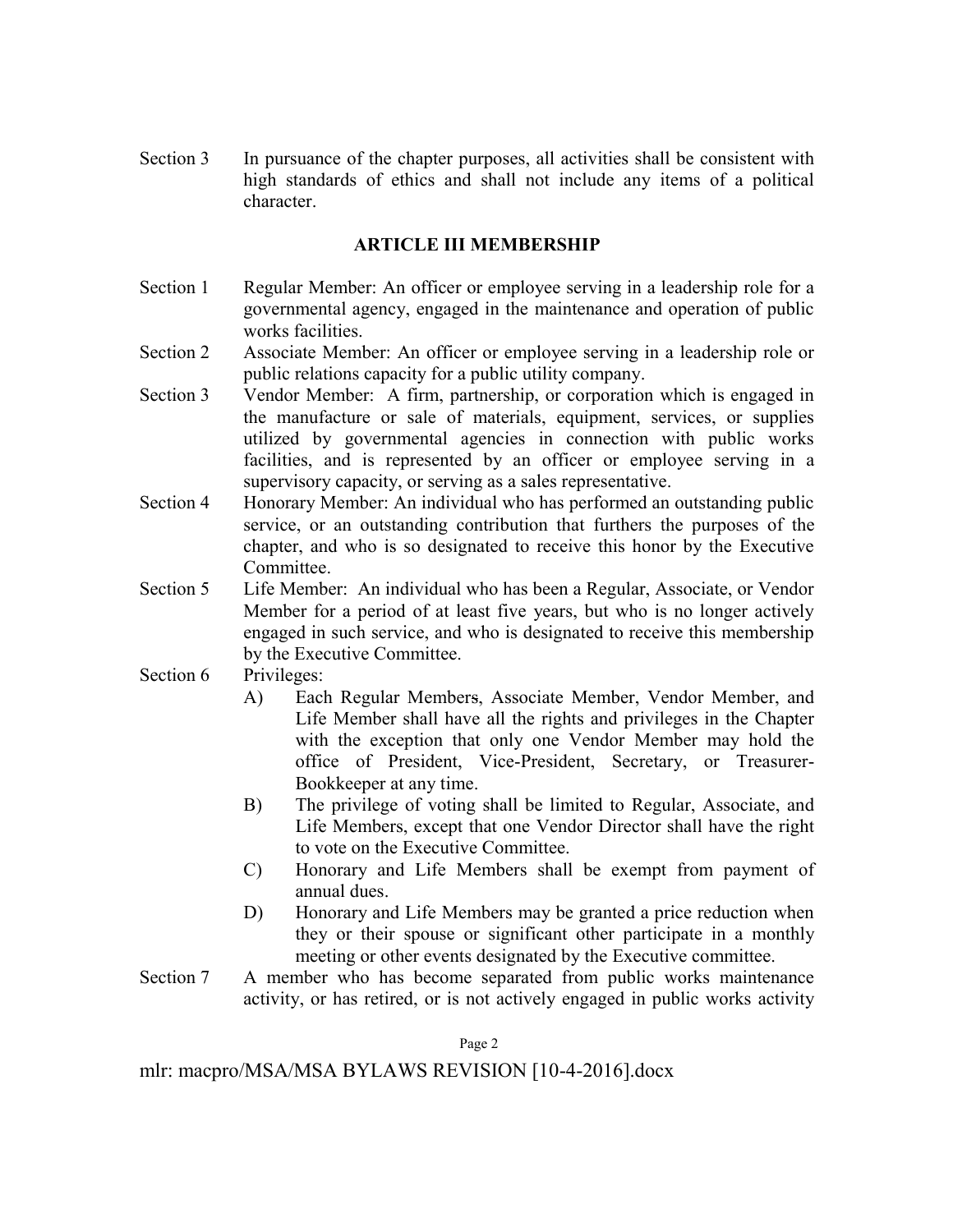for a reason satisfactory to the Executive Committee, may by resolution of the Executive Committee be retained in his or her status provided he or she continues his or her membership in good standing.

Section 8 The Executive Committee upon the written request of three Regular or Associate members or upon its own initiative, may by a two-thirds vote of the Executive Committee present, expel any member for cause. The cause consisting of action or behavior detrimental to the chapter, its purposes, or to the reputation or standing of its membership. Such action shall be taken only after a hearing at which the member shall be given the opportunity to appear in his or her own defense, or to reply in writing to the charges.

# **ARTICLE IV EXECUTIVE COMMITTEE**

- Section 1 The governing body of this chapter shall be the Executive Committee, sixteen (16) in number and made up as follows:
	- A) President who shall serve as Chair
	- B) Vice President
	- C) Most recent, living, Past President
	- D) Secretary
	- E) Treasurer-Bookkeeper
	- F) Two (2) Directors from the Regular and Associate Membership
	- G) Membership Chair
	- H) Two (2) Directors from the Vendor Membership; one of whom shall have the right to vote.
	- I) Two (2) Directors from the Life and Honorary Membership
	- J) Two (2) Chapter Delegates to the MSA Board of Directors
	- K) Two (2) Director Emeritus (Lifetime position)
- Section 2 The selection of the Executive Committee shall be chosen as follows:
	- A) Officers and Directors shall be elected for one (1) year terms at the annual election of officers, or they may be re-elected at the discretion of the voting membership.
	- B) Vendor Directors shall be elected by the Vendor Membership to overlapping two year terms at the time of the annual election of officers.
	- C) Directors (Life and Honorary) and Membership Chair shall be appointed by the President.
	- D) Association Delegates shall be appointed by the President and approved by the Executive Committee. Their terms of office

Page 3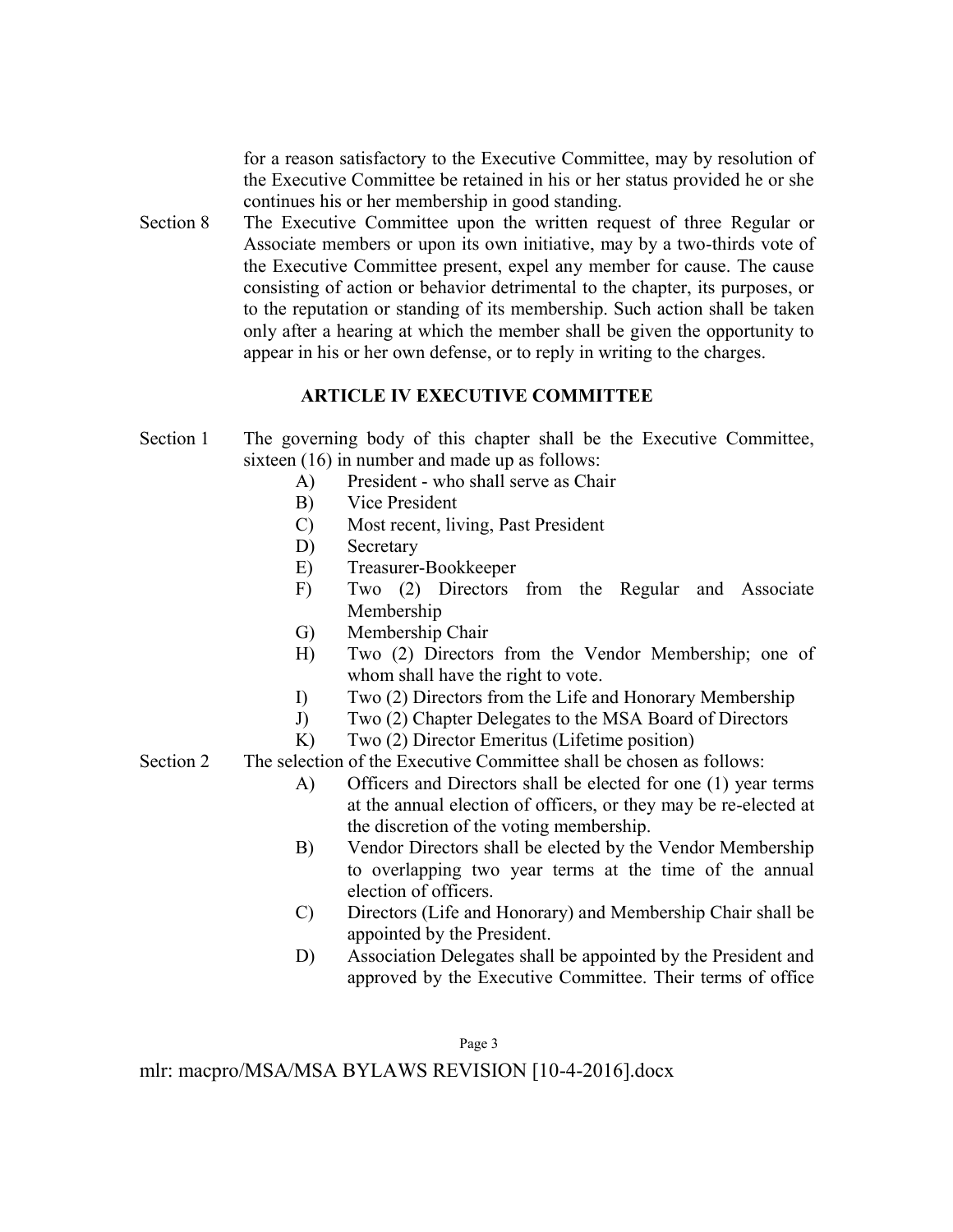shall be four (4) years, with such extensions as may be approved by the Executive Committee.

- E) One of the Directors may be appointed as Sergeant at Arms by the President.
- F) Directors Emeritus shall be appointed as life time position by resolution of the Executive Committee (see Exhibits A & E)
- Section 3 The Executive Committee shall be responsible to the membership for the management of the affairs of the chapter and for the promotion of the chapter's purposes. It shall have the power to propose by majority vote, such By-Laws as are necessary for the government of the chapter.
- Section 4 Any vacancy occurring on the Committee by reason of resignation, illness, or death, shall be filled by the appointment of a member to the unexpired term. Such appointment shall be made by the President and approved by the Executive Committee.
- Section 5 The Executive Committee shall meet monthly at a site to be selected by the President.

# **ARTICLE V OFFICERS**

- Section 1 The officers of the chapter shall be Regular, Associate, Vendor, or Life members elected as provided in Article X, or appointed by the Executive Committee as provided herein, and shall consist of:
	- A) President
	- B) Vice President
	- C) Secretary
	- D) Treasurer-Bookkeeper
- Section 2 In the event of a vacancy occurring in the office of the President, the unexpired term shall be filled by the Vice President.

# **ARTICLE VI DUTIES OF OFFICERS AND DIRECTORS**

Section 1 The **President** shall participate in discussions and vote on motions in the Executive Committee; shall act as Chair of the Executive Committee and shall preside at meetings of the members, except as otherwise ordered by the committee. He or she shall appoint such standing or special committees as he or she shall consider necessary or as instructed by the Executive Committee, and shall be, ex-officio, a member of such committees. He or she shall be responsible to the Executive Committee for the functioning of

Page 4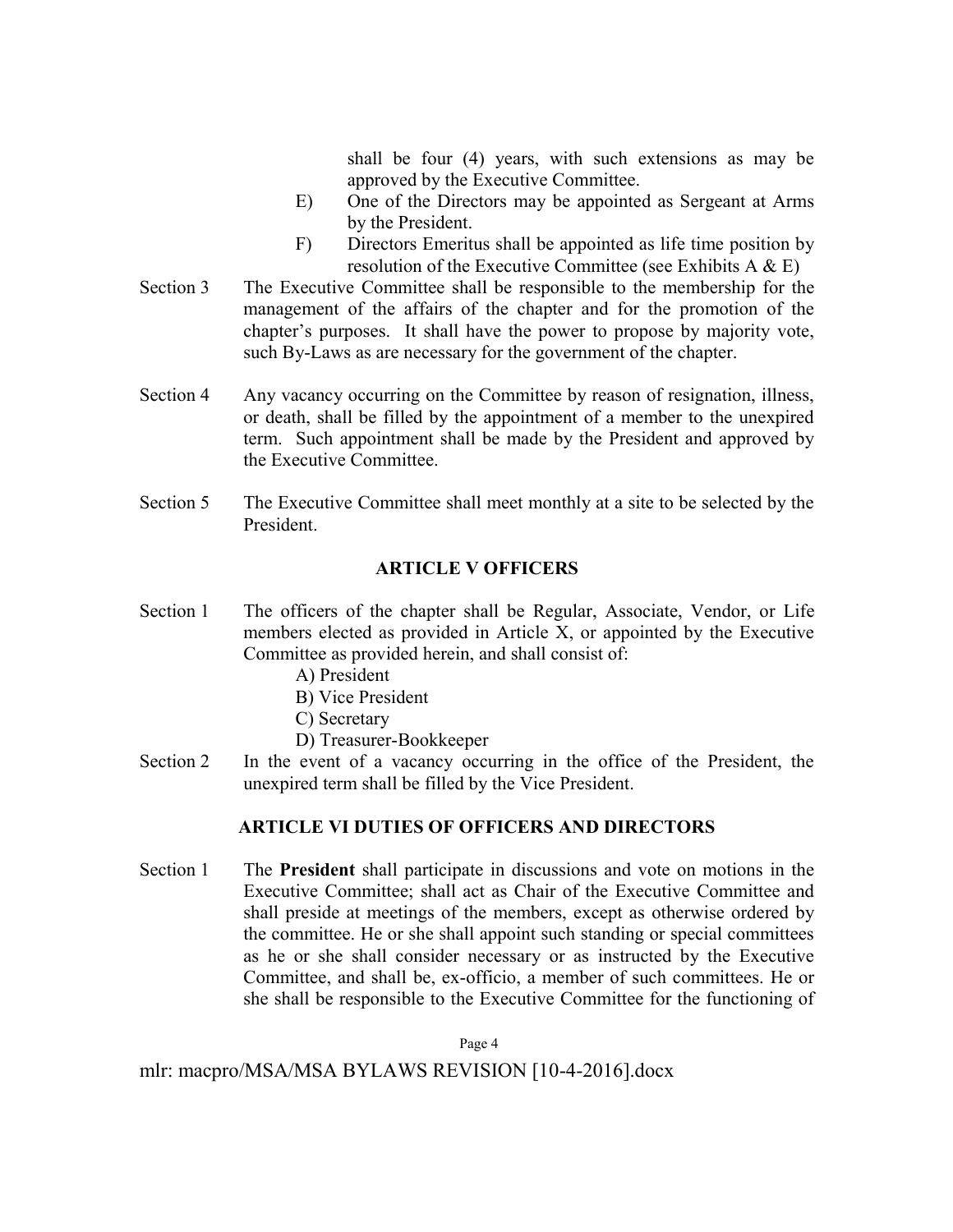those committees. He or she shall sign on behalf of the chapter all deeds, contracts and other formal instruments and shall perform other duties as may from time to time be assigned to him or her by the Executive Committee.

- Section 2 The **Vice President** shall participate in discussions and vote on motions in the Executive Committee; shall have and exercise all of the powers of the President in the event of his or her absence or inability to act. The Vice President shall oversee the physical and financial arrangements for the monthly meetings and will coordinate the Workshop topics with the meeting host; and perform other duties, from time to time, as assigned by the President.
- Section 3 The **Secretary** shall participate in discussions and vote on motions in the Executive Committee; shall conduct its correspondence; shall give notice of and keep minutes of all meetings; shall be responsible for all records; shall be responsible for the corporate seal, and shall attest all instruments; and perform other duties, from time to time, as assigned by the President.
- Section 4 The **Treasurer-Bookkeeper** shall participate in discussions and vote on motions in the Executive Committee; shall exercise authority in all financial matters in accordance with the By-Laws and resolutions as may be adopted by the Executive Committee; shall furnish such periodical financial statements as may be required by the Executive Committee; shall have custody of all funds, bonds, stocks, deeds, and other documents of the chapter and to that end may determine the method of depositing and safe keeping of the funds and securities and the system of financial records. The Treasurer-Bookkeeper shall assist the President and Vice President with the preparation and implementation of the draft and final annual budget. The Treasurer shall be responsible for preparing and submitting the annual financial report in a timely manner to MSA Executive Board; and perform other duties, from time to time, as assigned by the President.
- Section 5 The two (2) **Regular and/or Associate Directors** shall participate in discussions and vote on motions in the Executive Committee; chair or serve on committees as requested by the President; serve as Chapter Historian or Sergeant at Arms; coordinate door prize drawings; be responsible for the maintenance and transportation of the chapter banners, flag, and portable public address system and help with registration at membership meetings; and perform other duties, from time to time, as assigned by the President.
- Section 6 The two (2) **Vendor Directors** shall participate in discussions in the Executive Committee with one (1) Vendor Director having the right to vote; provide information and insights to the Executive Committee from the

Page 5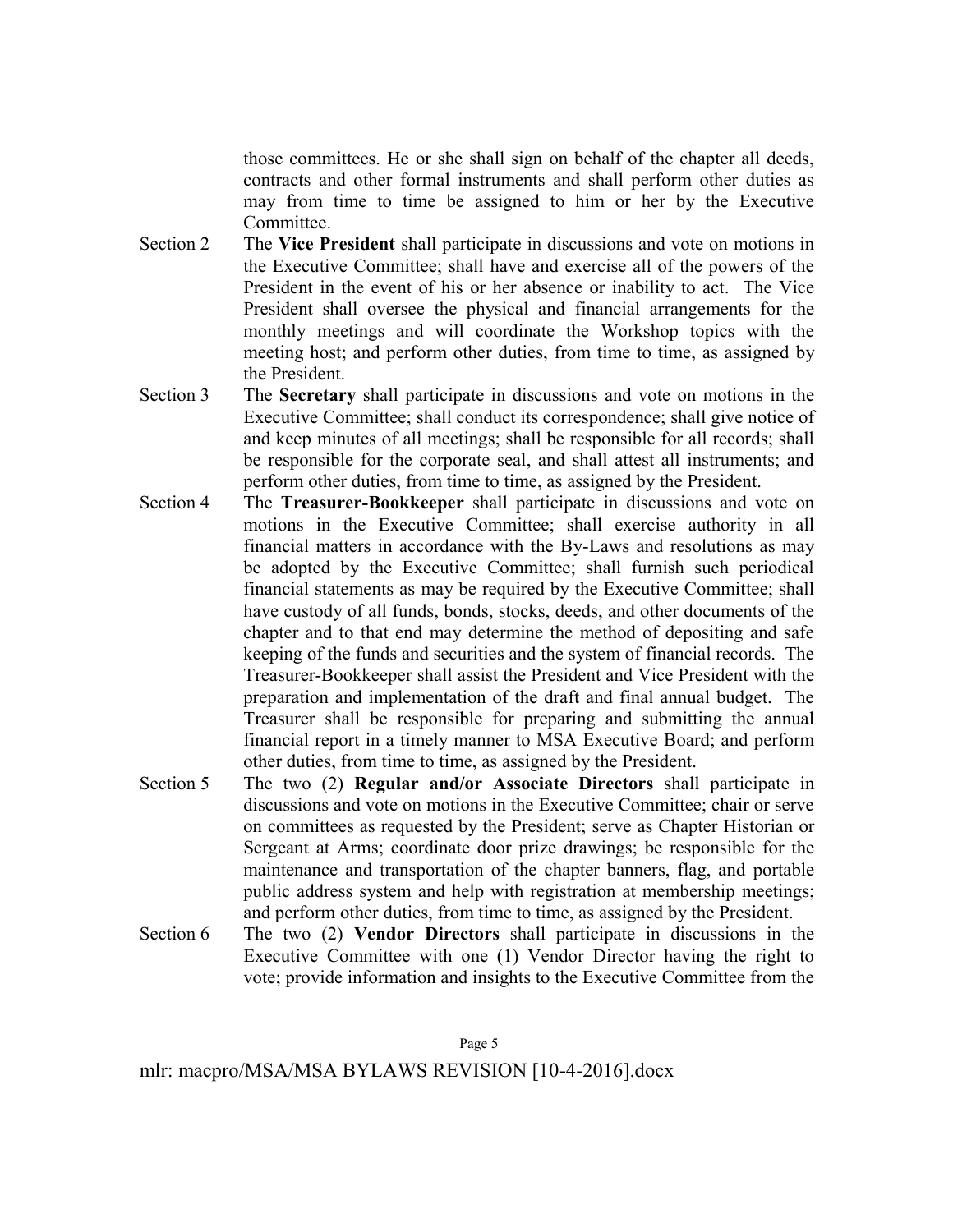perspective of the Vendor Members; and participate on committees as assigned by the President.

- Section 7 The two (2) **Life Directors** shall participate in discussions and vote on motions in the Executive Committee; provide information and insights to the Executive Committee from the perspective of the Life members; and participate on committees as assigned by the President.
- Section 8 The two (2) **Executive Board Representatives** shall participate in discussions and vote on motions in the Executive Committee; represent the interests of the Chapter at MSA Executive Board meetings; coordinate exchange of complete and accurate information from Executive Board meetings, discussions, and decisions, to the Chapter Executive Committee and the general membership; may serve as Executive Board Officers and on its committees; and perform such other duties as assigned by the Chapter President.
- Section 9 The two (2) **Director Emeritus** shall participate in discussions and vote on motions in the Executive Committee; provide continuity of direction, advice, and counsel to the Executive Committee based on past practice and experience; and perform such other duties as assigned by the President.
- Section 10 The **Membership Chair** shall participate in discussions and vote on motions in the Executive Committee; coordinate membership recruitment efforts and member processing; shall keep the roster; prepares and mails the annual dues invoices; coordinates preparation, printing, and distribution of the annual Chapter Roster and Buyer's Guide; presents reports on the status of membership at Executive Committee and General Membership meetings; and performs such other duties as assigned by the President.
- Section 11 The most recent, living **Past President** shall participate in discussions and vote on motions in the Executive Committee; provides continuity and advice to the Executive Committee; plans, coordinates, and presides at the annual Past Presidents' Council; and performs such other duties as assigned by the President.
- Section 12 All records, documents and other items shall be transferred to the incoming officers within fifteen (15) days after installation.

# **ARTICLE VII MEETINGS**

Section 1 Meetings shall be held monthly unless otherwise directed by the Executive Committee. The location of the meetings shall be rotated throughout the Chapter area. A public agency or vendor organization, represented by a member, shall host the meeting.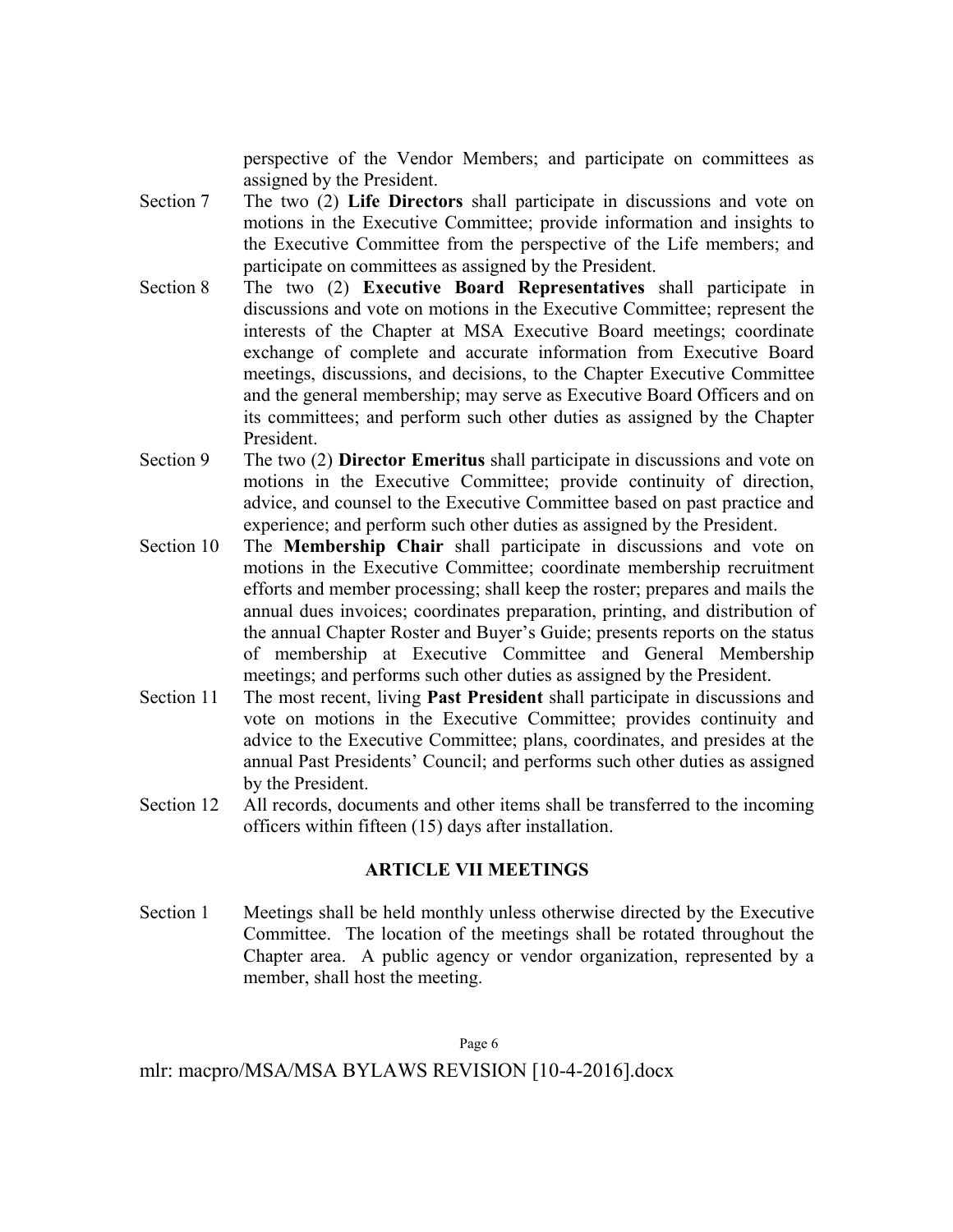Section 2 The minutes of the prior meeting and the notice of the subsequent meeting shall be prepared by the Secretary for distribution to the membership at least seven (7) days prior to the scheduled meeting.

# **ARTICLE VIII QUORUM**

Section 1 A majority of the Executive Committee shall constitute a Quorum thereof. For a regular meeting, twenty five (25) or more Regular, Associate, Vendor and Life members shall constitute a Quorum.

# **ARTICLE IX SERVICE FEES**

Section 1 The annual service fees for active membership dues is from July 1 through June 30 on a yearly basis as per Chapter Membership Policy Number 2010.

# **ARTICLE X ELECTION OF OFFICERS**

- Section l Nominating Committee: The President, with the approval of the Executive Committee, shall each year appoint, not less than thirty (30) days prior to the date fixed by the Executive Committee for its report, a nominating committee of three (3) Regular, Associate, or Life members who shall report the names of the candidate for each position to be voted upon at the annual election of the officers.
- Section 2 Names of the candidates selected by the Nominating Committee shall be presented to the membership at least ten (10) days prior to the election.
- Section 3 Election of Officers. Officers shall be elected by the membership during the regular November meeting for a term of one (1) year; the term shall begin January 1 and expire December 31 of each year (See Exhibit B). Nominations from the floor, at the election meeting, shall be accepted.

# **ARTICLE XI SEAL**

Section 1 The chapter shall have a seal that shall bear the legend "Maintenance Superintendents Association and the year of conception. A designee shall be responsible for the seal.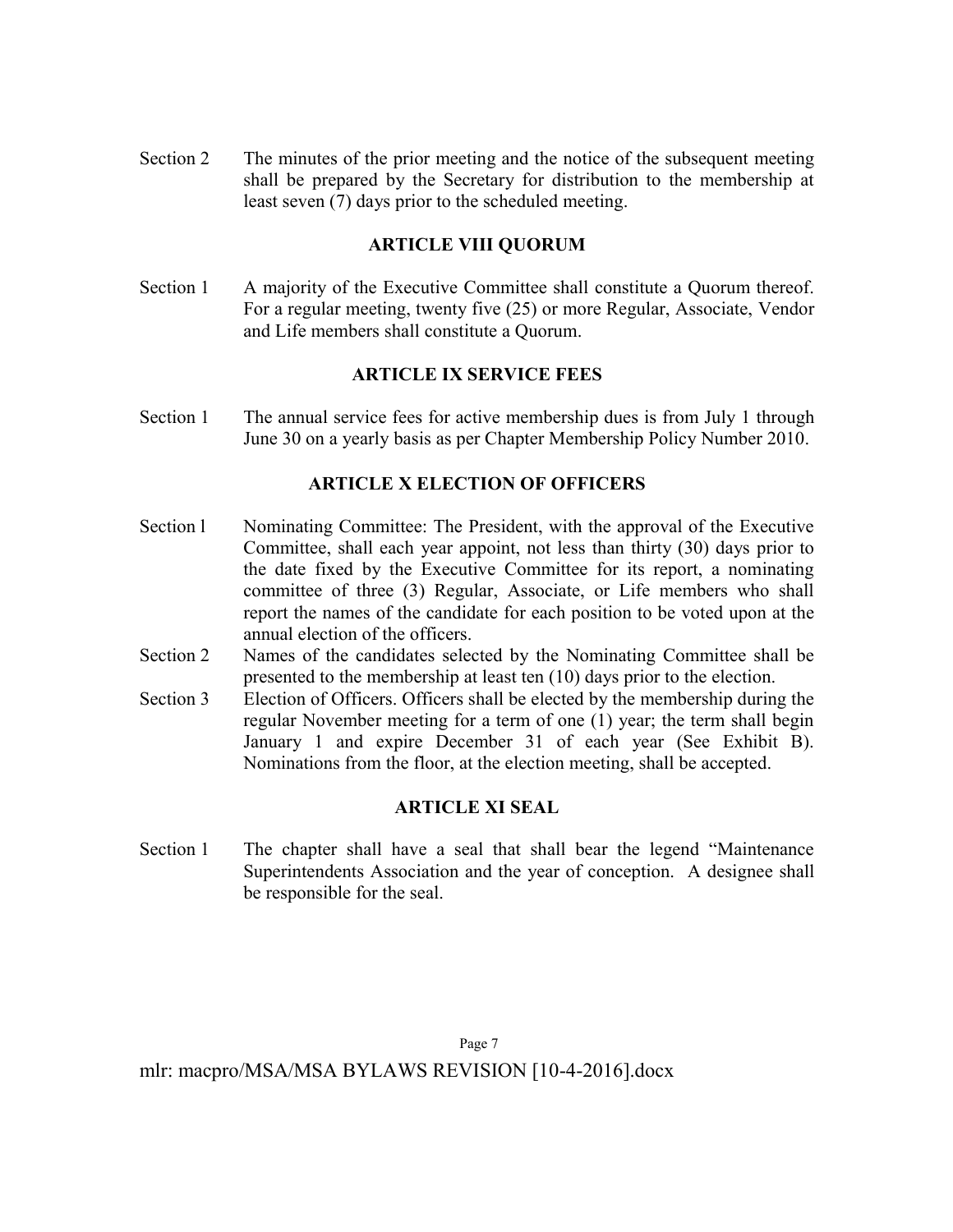# **ARTICLE XII AMENDMENTS**

Section 1 Amendments to these By-Laws may be proposed either by initiatory petition submitted to the Executive Committee in writing and signed by not less than 25% of the voting members, or by resolution of the Executive Committee. The proposed amendment shall be submitted to a vote of the membership. An affirmative vote of 2/3 of the membership voting shall be necessary for adoption of the proposed amendment.

President, San Francisco Bay Area Chapter

**Shawn Nesgis**<br> **Collaction:** *San Francisco Bay Area Chapter*<br> **Collaction:** *October 4, 2016*<br>
Date

Secretary, San Francisco Bay Area Chapter

*Ray fitch*  $\frac{October\ 4, 2016}{Date}$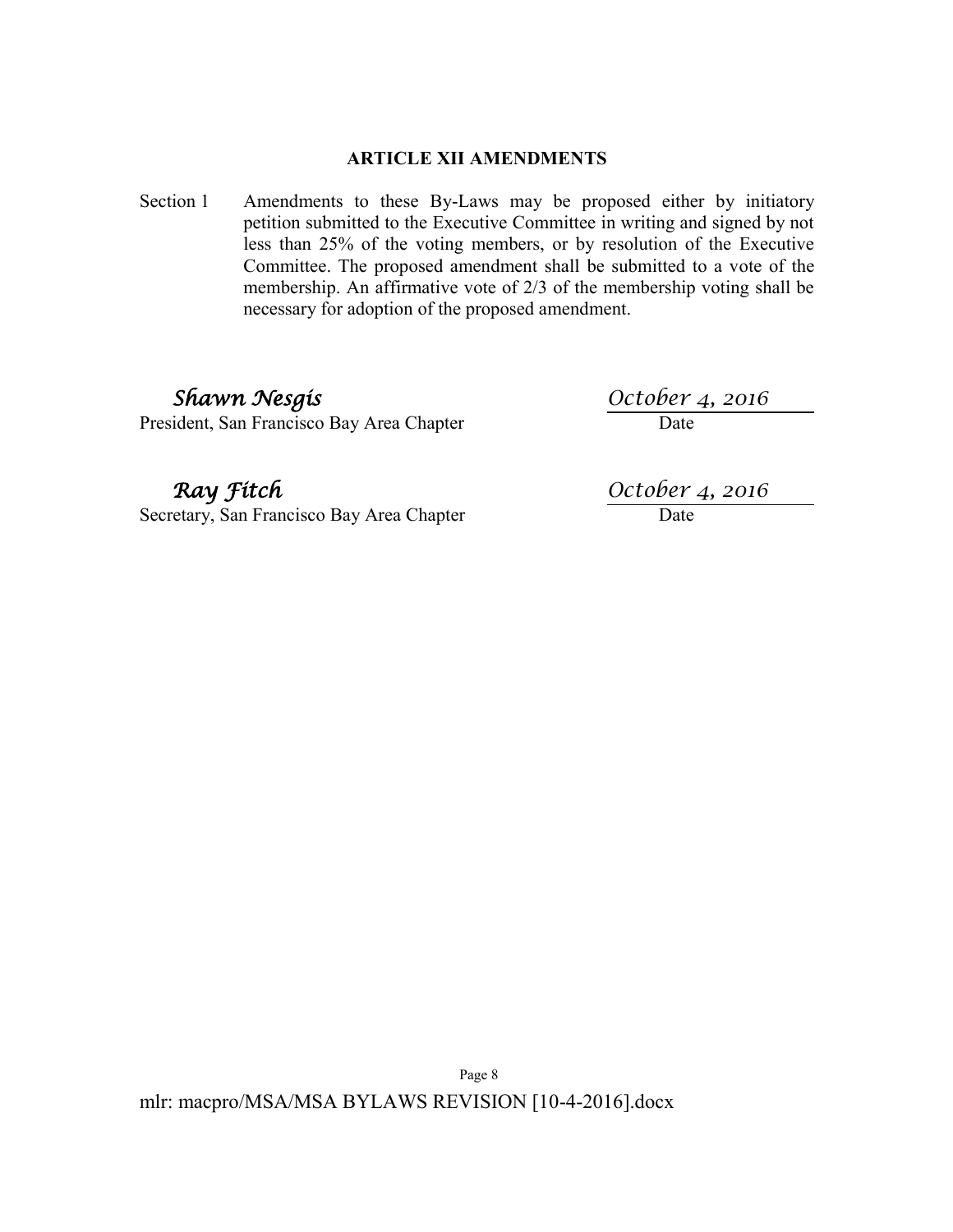#### Exhibit A

#### RESOLUTION OF THE BOARD OF DIRECTORS OF THE

#### SAN FRANCISCO BAY AREA CHAPTER

#### OF THE MAINTENANCE SUPERINTENDENTS ASSOCIATION APPOINTING

#### JERRY D. SCOTT

#### DIRECTOR EMERITUS

- WHEREAS, Jerry D. Scott has been an active member of the San Francisco Bay Area Chapter of the Maintenance Superintendents Association since 1965; and
- WHEREAS, Jerry D. Scott has personally been instrumental in developing the Association from a network of a few Bay Area maintenance superintendents to an organization of more than 1700 members in California, Nevada, Oregon and Arizona; and
- WHEREAS, Jerry D. Scott's leadership, counsel and tireless efforts have resulted in development of ongoing educational and training opportunities for members of the Association; together with an organizational structure that enhances communication and sharing of knowledge between Bay Area maintenance organizations and their suppliers, as well as recognition of outstanding superintendents via the annual Peter Walsh Award and the Jerry D. Scott Superintendent of the Year Award; and
- WHEREAS, the San Francisco Bay Area Chapter of the Maintenance Superintendents Association wishes to ensure that **Jerry D. Scott** continues to share his insight and expertise with the organization; and
- WHEREAS, Jerry D. Scott is retiring from his long and distinguished career in public service; NOW, THEREFORE, BE IT RESOLVED that the Board of Directors of the San Francisco Bay Area Chapter of the Maintenance Superintendents Association does hereby appoint Jerry D. Scott to a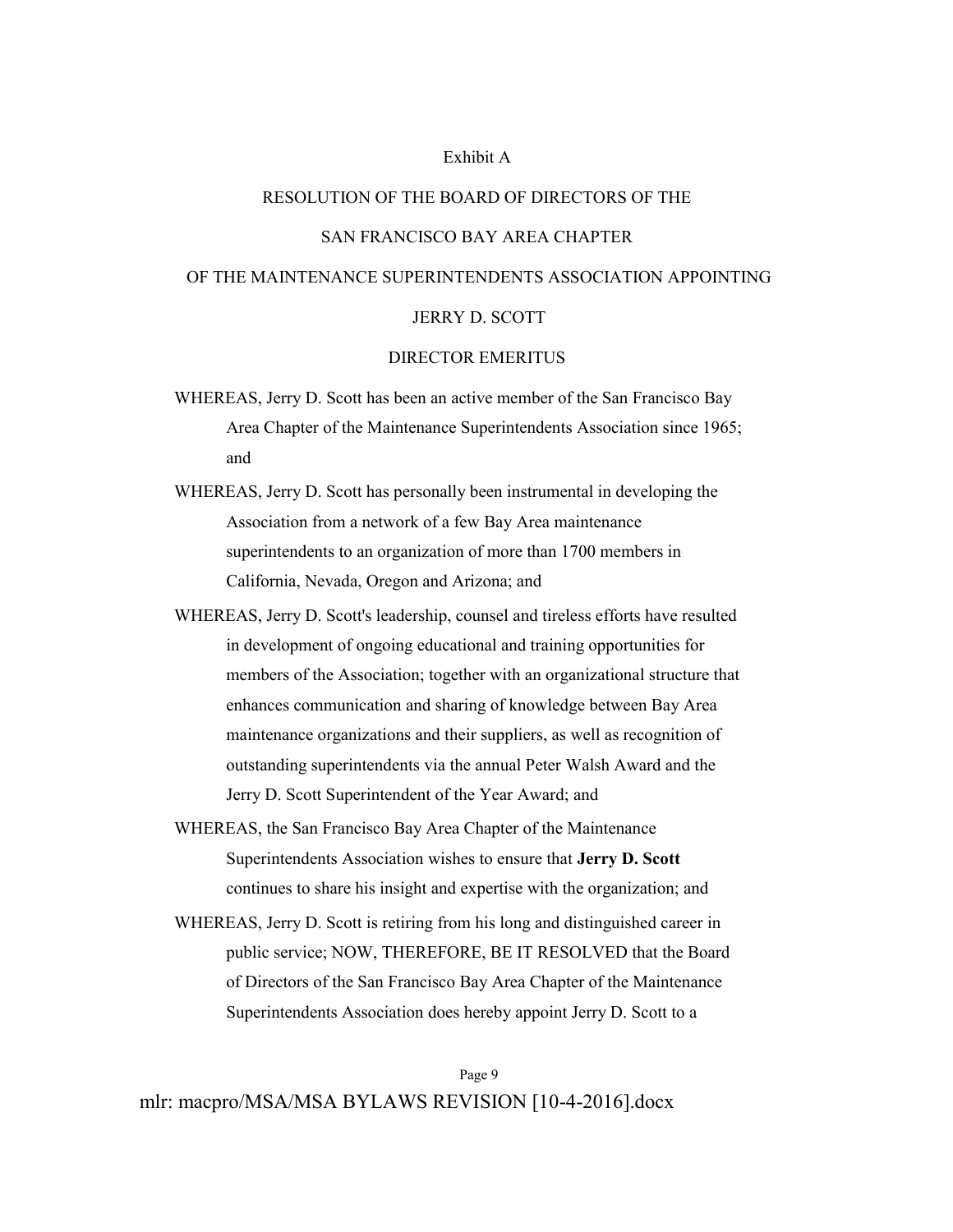lifetime position as Director Emeritus on said Board, together with all

rights and privileges associated herewith.

**Moved by President Leon Gervin, seconded by Director Larry Beaver, and adopted this 4th day of February, 1997 by the following vote:**

**FOR: President Gervin, Vice President Chamberlain, Secretary Kelley, Treasurer Friedenbach, Directors, Beaver, Borman, Beltramo, Chiurato, Hemphill, Murdock, Penoyer, Smith and White**

**AGAINST: None**

**ABSENT: None**

**ABSTAIN: None**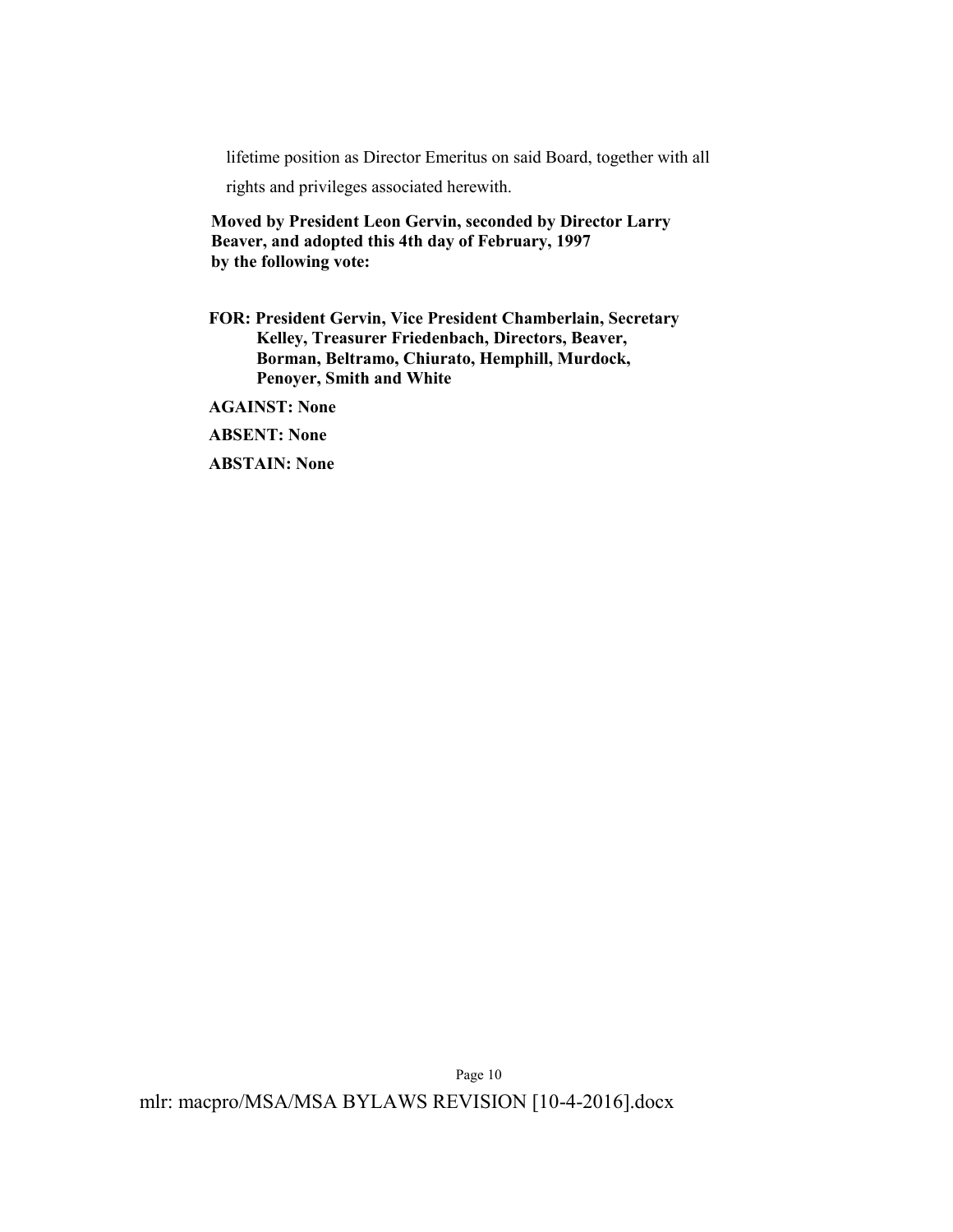#### Exhibit B

#### RESOLUTION OF THE BOARD OF DIRECTORS OF THE

### SAN FRANCISCO BAY AREA CHAPTER OF

#### THE MAINTENANCE SUPERINTENDENTS ASSOCIATION

### APPROVING A ONE TIME EIGHTEEN (18) MONTH TERM FOR EXECUTIVE COMMITTEE OFFICERS ELECTED AT THE JUNE 2008 ELECTIONS AND OTHER CLEAN UP LANGUAGE IN THE EXISTING BY-LAWS

WHEREAS, The San Francisco Bay Area Chapter of the Maintenance Superintendents Association will be changing to a calendar year reporting process starting with calendar year 2009 for the purposes of filing yearly Internal Revenue Services (IRS) tax forms; and

- WHEREAS, The Chapter will also be changing to a calendar year budgeting process which will require that the Chapter Officers elected at the current June 2008 elections serve a one time eighteen (18) month term of office to accomplish this change; and
- WHEREAS, A by-laws amendment will be required to approve the above changes and other clean up language within the existing by-laws.
- NOW THEREFORE BE IT RESOLVED THAT: The Board of Directors of the San Francisco Bay Area Chapter of the Maintenance Superintendents Association proposes to submit a by-laws amendment to the chapter's membership.

**Moved by Jerry Scott, seconded by Ken Haukom**

- **and adopted this 5th day of March, 2008 by the following vote:**
- **FOR: John Iaquinto, Steve Tyler, Pete Cortopossi, Frank Palmeri, Roger Lee, Robert Newman, Rick Best, Jerry Scott, Frank McCauley, Ken Haukom, and Michael LaRocca**

**AGAINST: None**

**ABSENT: Mike McElligott, Brian McCarthy, and Lynn Penoyer ABSTAIN: None**

Page 11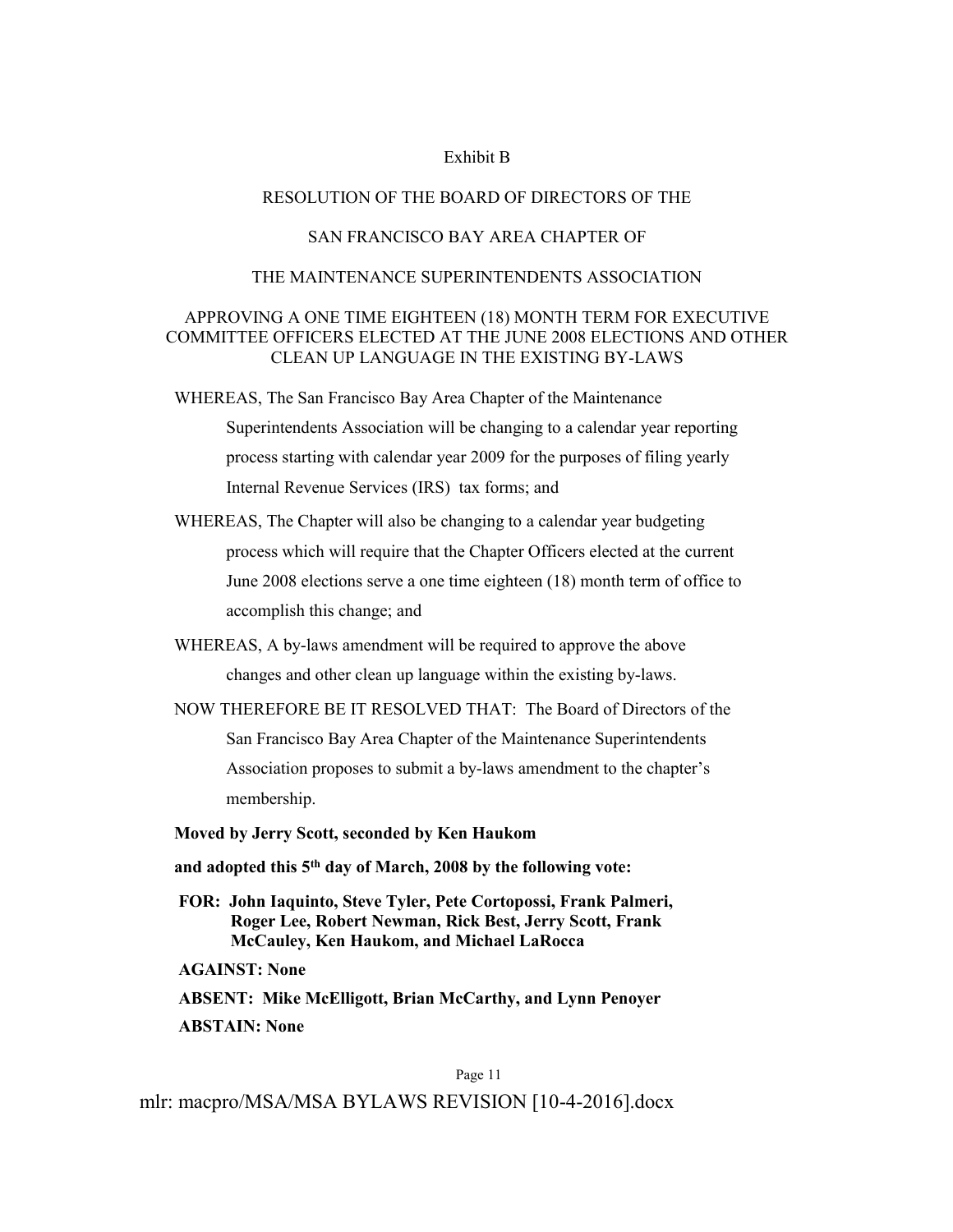#### Exhibit C

#### RESOLUTION OF THE BOARD OF DIRECTORS OF THE

### SAN FRANCISCO BAY AREA CHAPTER OF

#### THE MAINTENANCE SUPERINTENDENTS ASSOCIATION

#### APPROVING VENDOR MEMBERS MAY HOLD THE OFFICE OF PRESIDENT, VICE-PRESIDENT, SECRETARY, OR TREASURER-BOOKKEEPER AND OTHER CLEAN UP LANGUAGE IN THE EXISTING BY-LAWS

WHEREAS, The Executive Board of the Maintenance Superintendents

Association approved a constitutional amendment on May 4, 2012 allowing one Vendor Representatives at the local chapter level shall have the right to hold all offices as long as only one office at any time is held by a vendor; and

- WHEREAS, The Chapter will also be changing our by-laws to accomplish this change; and
- WHEREAS, A by-laws amendment will be required to approve the above changes and other clean up language within the existing by-laws.
- NOW THEREFORE BE IT RESOLVED THAT: The Board of Directors of the San Francisco Bay Area Chapter of the Maintenance Superintendents Association proposes to submit a by-laws amendment to the chapter's membership.
- **Moved by Tsutomu Imamura, seconded by Pete Cortopassi and adopted this 18th day of June, 2012 by the following vote:**
- **FOR: Tsutomu Imamura, Pete Cortopassi, Dewayne Johnson, Amy Cardoway, Mike Giles, Victor Nunnemaker, Shawn Nesgis, Roger Lee, Jerry Scott, Pat Scott, Tom Borman, Mike Peterson, and Michael LaRocca**

**AGAINST: None ABSENT: None ABSTAIN: Lynn Penoyer**

Page 12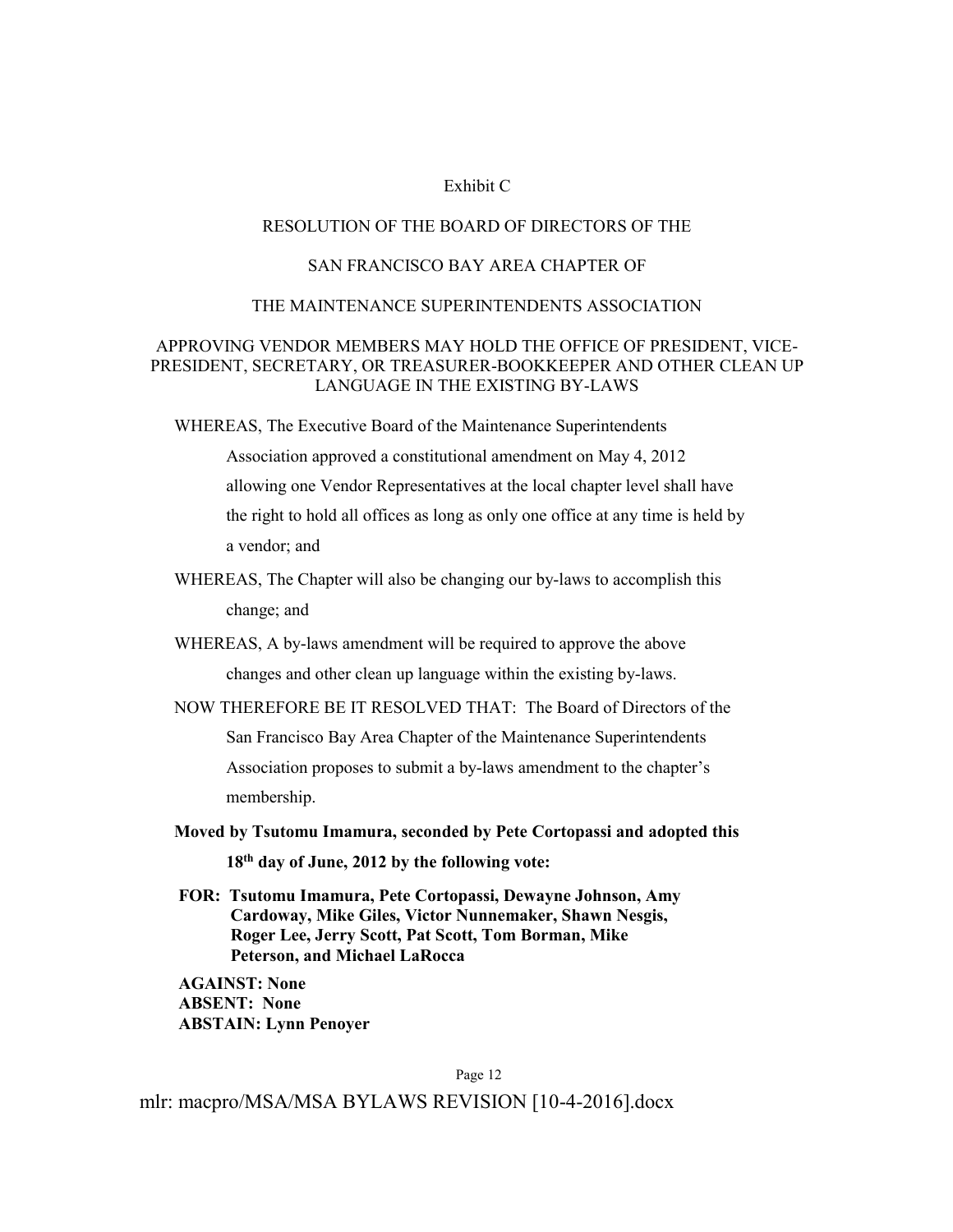#### Exhibit D

#### RESOLUTION OF THE BOARD OF DIRECTORS OF THE

### SAN FRANCISCO BAY AREA CHAPTER OF

#### THE MAINTENANCE SUPERINTENDENTS ASSOCIATION

# APPROVING THE ELIMINATION OF 3<sup>rd</sup> YEAR DIRECTOR'S POSITION AND REORGANIZING 1<sup>st</sup>, 2<sup>nd,</sup> AND 3<sup>rd</sup> YEAR DIRECTORS'S POSITIONS INTO 1<sup>st</sup> AND 2<sup>nd</sup> YEAR POSITIONS AND OTHER CLEAN UP LANGUAGE IN THE EXISTING BYLAWS

WHEREAS, A bylaws amendment will be required to approve the above changes

and other clean up language within the existing bylaws.

NOW THEREFORE BE IT RESOLVED THAT: The Board of Directors of the

San Francisco Bay Area Chapter of the Maintenance Superintendents

Association proposes to submit a bylaws amendment to the chapter's membership.

**Moved by Mike Giles, seconded by Tsutomu Imamura, and adopted this 4th day of October, 2016 by the following vote:**

**FOR: Shawn Nesgis, Mike Giles, Jerry Scott, Dewayne Johnson, Tsutomu Imamura, Bill Copeland, Peter Gollinger, Steve Martin, Jon Hamilton, Brenda Santos, and Michael LaRocca**

**AGAINST: None**

**ABSENT: Ray Fitch, Tom Borman, and Carl Valdez**

**ABSTAIN: None**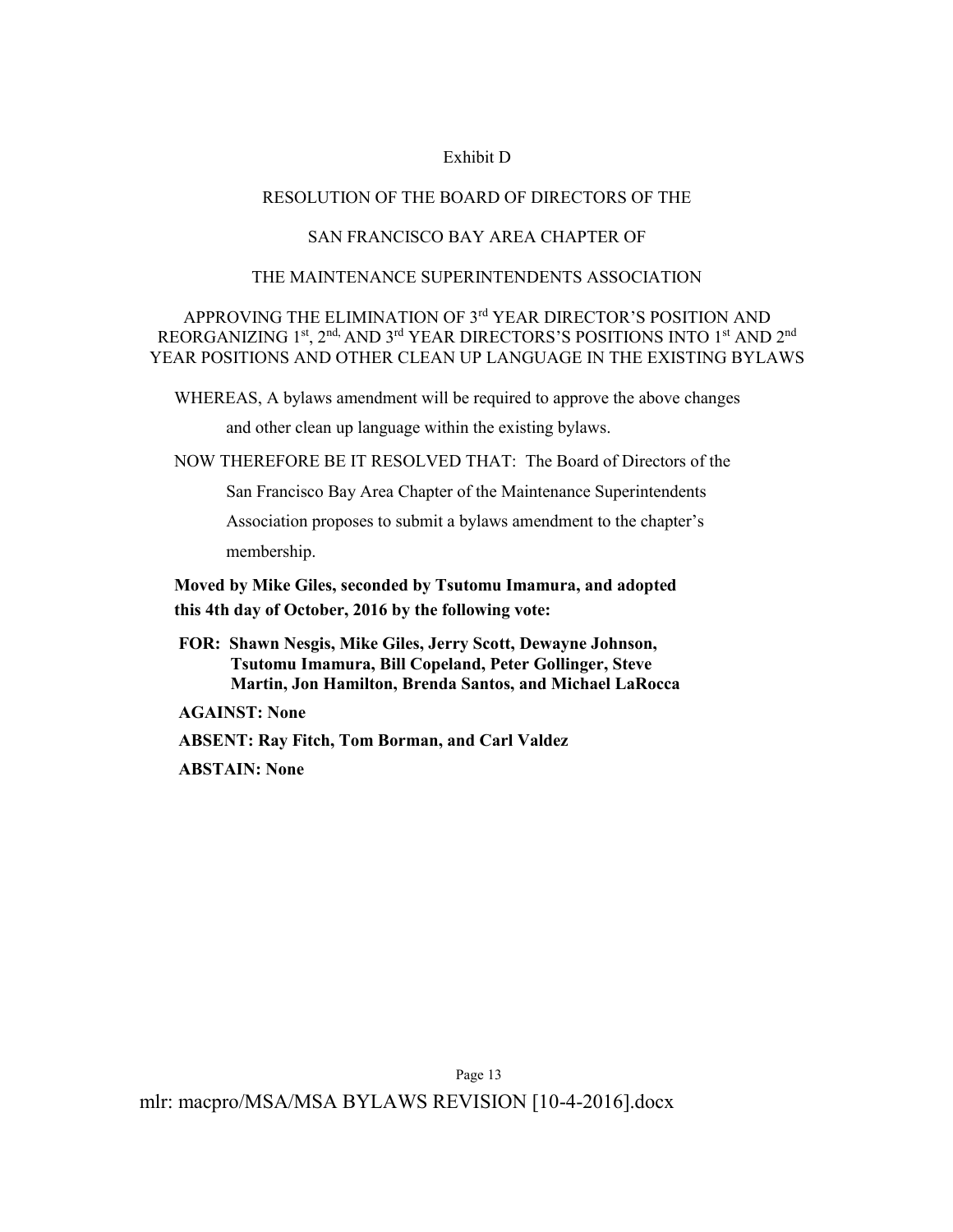#### Exhibit E

# RESOLUTION OF THE BOARD OF DIRECTORS OF THE SAN FRANCISCO BAY AREA CHAPTER OF THE MAINTENANCE SUPERINTENDENTS ASSOCIATION APPOINTING BILL COPELAND

#### DIRECTOR EMERITUS

- WHEREAS, Bill Copeland has been an active member of the San Francisco Bay Area Chapter of the Maintenance Superintendents Association since 1975; and
- WHEREAS, Bill Copeland along with his wife Beverley Copeland established "The Maintainer Magazine" as publishers and editors for the Maintenance Superintendents Association in 1994 from which he has retired; and
- WHEREAS, Bill Copeland's leadership, counsel and tireless efforts have resulted in development of ongoing educational and training opportunities for members of the Association; together with an organizational structure that enhances communication and sharing of knowledge between Bay Area maintenance organizations and their suppliers, as well as all Maintenance Superintendents Chapters; and
- WHEREAS, the San Francisco Bay Area Chapter of the Maintenance Superintendents Association wishes to ensure that **Bill Copeland** continues to share his insight and expertise with the organization; and
- WHEREAS, Bill Copeland retired from his long and distinguished career in public service and to the Maintenance Superintendents Association; NOW, THEREFORE, BE IT RESOLVED that the Board of Directors of the San Francisco Bay Area Chapter of the Maintenance Superintendents Association does hereby appoint Bill Copeland to a lifetime position as